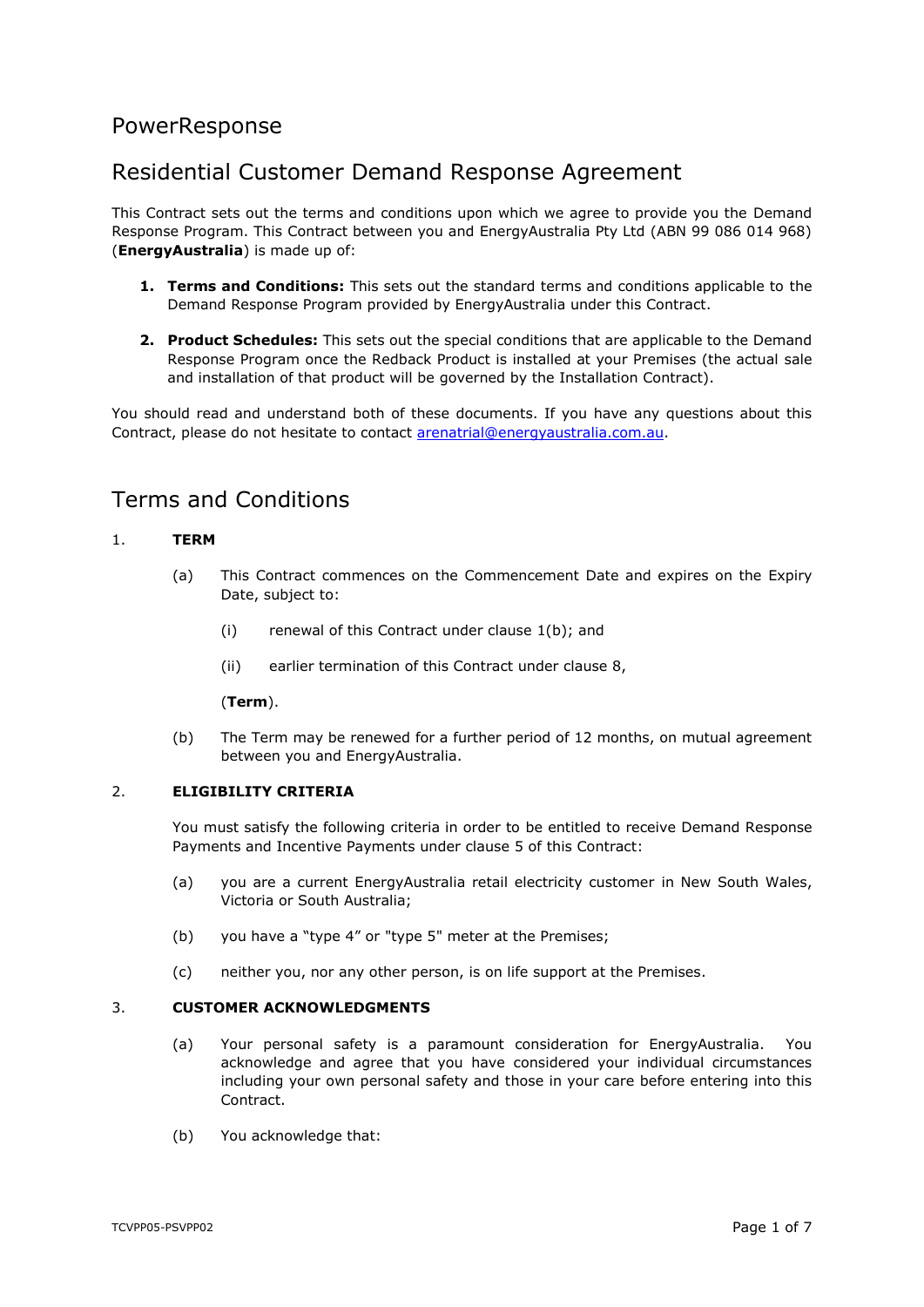- (i) EnergyAustralia has provided you with access to a copy of, and you understand, the PowerResponse FAQs;
- (ii) EnergyAustralia has explained to you, and you understand, how the applicable Demand Response Program works, including the circumstances, times and duration of any electricity supply interruptions to your Premises during the Term;
- (iii) EnergyAustralia has explained to you, and you understand, the need for you to consider your own specific health and safety requirements, and those of any other occupant of the Premises;
- (iv) you have considered and are satisfied that any electricity supply interruptions that may result from a Demand Response Event under this Contract will not adversely affect your health or safety, or that of any other occupant of the Premises, including persons under your care; and
- (v) you have read and understood the Product Schedule including any additional acknowledgements made by you under the Product Schedule.

## 4. **DEMAND RESPONSE EVENTS**

EnergyAustralia may, from time to time, electronically activate a Demand Response Event in accordance with the Product Schedule.

## <span id="page-1-0"></span>5. **PAYMENTS TO CUSTOMER**

#### <span id="page-1-3"></span><span id="page-1-2"></span>5.1 **Demand Response Payments**

- (a) You will be entitled to receive certain payments under this Contract (**Demand Response Payments**) as outlined in item [8\(a\)](#page-9-0) of the Product Schedule, and subject to the conditions of that Product Schedule.
- (b) Where a Demand Response Payment becomes payable to you in accordance with this Contract and the Product Schedule, EnergyAustralia will apply such amount as a credit against your account within 15 Business Days. Such amount will then be deducted from the next invoice issued under your electricity retail contract with EnergyAustralia after the credit has been applied.
- <span id="page-1-5"></span>(c) EnergyAustralia may vary any of the Demand Response Payments that may be payable to you under this Contract by providing at least 30 days' prior written notice to you.

### <span id="page-1-4"></span>5.2 **Incentive Payments**

- (a) You may be entitled to receive certain incentive payments under this Contract (**Incentive Payments**) if so specified in item [8\(b\)](#page-9-1) of the Product Schedule, and subject to the conditions of that Product Schedule.
- <span id="page-1-1"></span>(b) Where an Incentive Payment becomes payable to you in accordance with this Contract and the Product Schedule:
	- (i) for the "PowerResponse Standard Sign up Incentive" where the customer already has a Redback Product installed and commissioned at their Premises, EnergyAustralia will apply such amount as a credit against your account within 15 Business Days, and such amount will then be deducted from the next invoice issued under your electricity retail contract with EnergyAustralia after the credit has been applied; and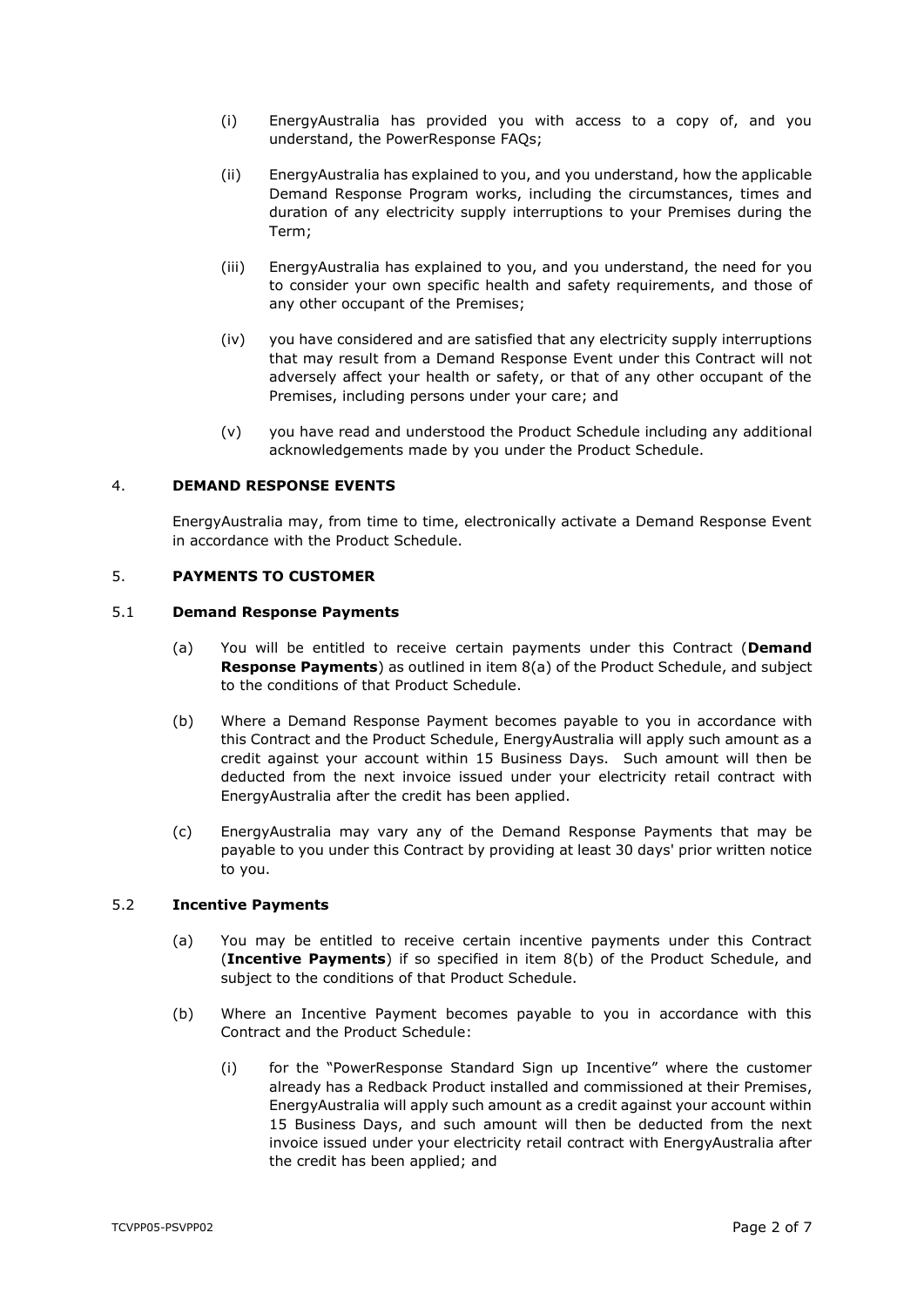- <span id="page-2-3"></span><span id="page-2-2"></span>(ii) for the "PowerResponse Standard New Purchase Incentive" where the customer is purchasing a new Redback Product from EnergyAustralia Home Services Pty Ltd (ABN 43 095 759 881) under an Installation Contract:
	- (1) EnergyAustralia will apply such amount as a discount on the "Price" payable by you to EnergyAustralia Home Services Pty Ltd (ABN 43 095 759 881) under and in accordance with the Installation Contract in respect of the Redback Product. These amounts (where applicable) will be specified in the Installation Quote that forms part of the Installation Contract; or
	- (2) EnergyAustralia will apply such amount as a credit against your account within 15 Business Days, and such amount will then be deducted from the next invoice issued under your electricity retail contract with EnergyAustralia after the credit has been applied.
- <span id="page-2-1"></span><span id="page-2-0"></span>(iii) for the "PowerResponse Standard New Purchase Incentive" where the customer is purchasing a new Redback Product from EnergyAustralia Partner Network, EnergyAustralia will apply such amount as a credit against your account within 15 Business Days, and such amount will then be deducted from the next invoice issued under your electricity retail contract with EnergyAustralia after the credit has been applied
- <span id="page-2-4"></span>(c) Notwithstanding any other provision of this Contract or the Installation Contract, if you terminate this Contract under clause [8.1\(b\)](#page-3-1) or we terminate this Contract under clause [8.1\(a\)\(i\)](#page-3-2) or [8.1\(a\)\(ii\)](#page-3-3) prior to the Expiry Date, EnergyAustralia will be entitled to be reimbursed for the pro rata amount of Incentive Payments paid to you as a credit under clause  $5.2(b)(i)$  or  $5.2(b)(ii)(2)$  $5.2(b)(ii)(2)$  or  $5.2(b)(iii)$ , or applied as a discount under clause  $5.2(b)(ii)(1)$  $5.2(b)(ii)(1)$  of this Contract up to the date of termination. For example, if this Contract is terminated one year into the Term (which is three years), then EnergyAustralia will be entitled to be reimbursed for two thirds of the Incentive Payments paid to you under this Contract. EnergyAustralia will apply such amount as a debit against your account within 15 Business Days. Such amount will then be added to the next invoice issued under your electricity retail contract with EnergyAustralia after the debit has been applied.

## 6. **NOTICES**

- (a) A notice, consent or other communication under this document is only effective if it is in writing and either left at the addressee's address or sent to the addressee by email (for notices sent to EnergyAustralia) or by mail, email or SMS (for notices sent to you).
- (b) A notice, consent or other communication that complies with this clause is regarded as given and received:
	- (i) if it is delivered, when it has been left at the addressee's address;
	- (ii) if it is sent by mail, three business days after it is posted;
	- (iii) on the same day if it is sent in electronic form by email or SMS between 9.00am (Melbourne time) and 11.00pm (Melbourne time) on that day.
- (c) A person's addresses are as set out below or as the person otherwise notifies the sender.

EnergyAustralia arenatrial@energyaustralia.com.au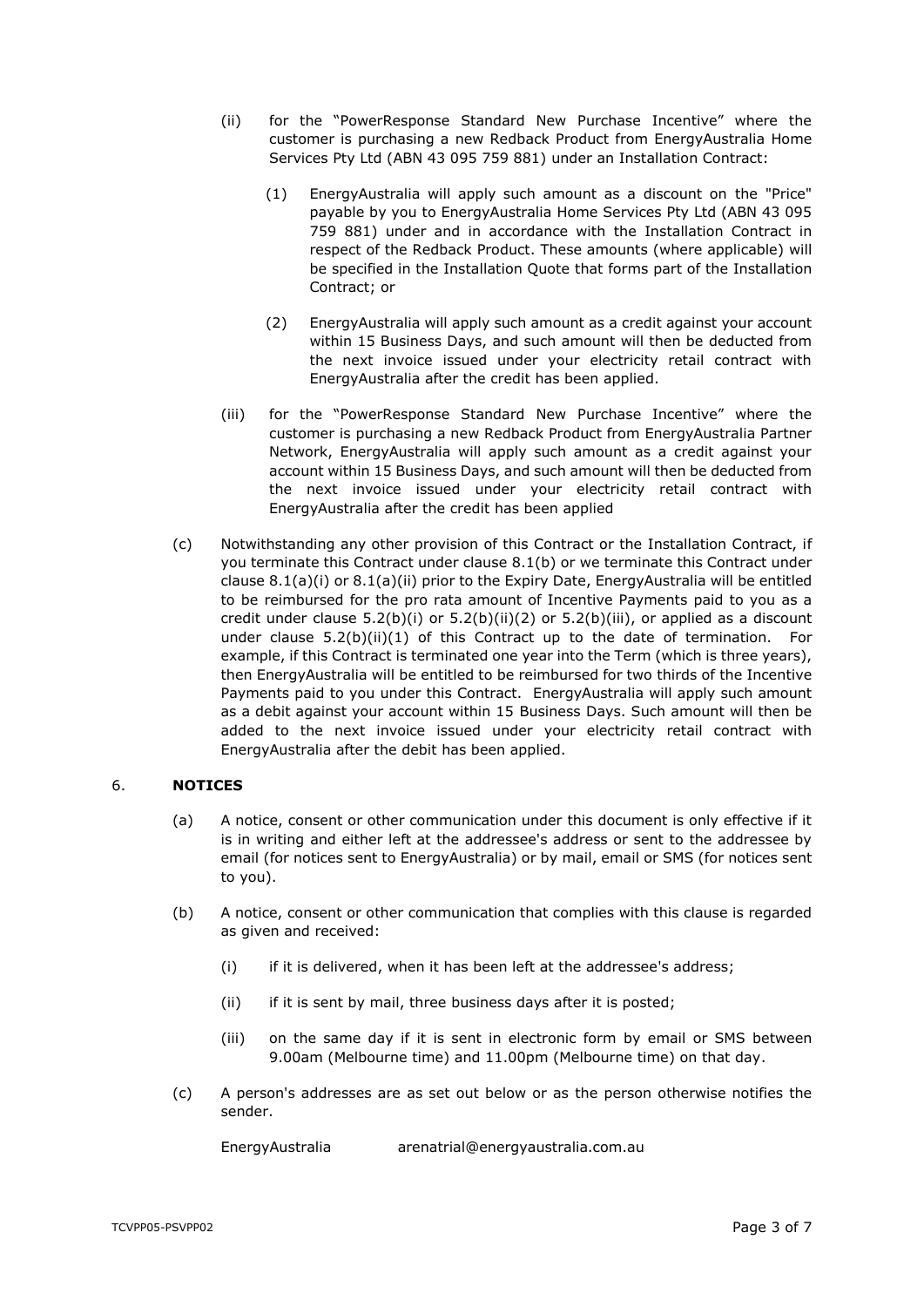Customer Name, postal address, email and mobile telephone number as notified to EnergyAustralia.

### <span id="page-3-4"></span>7. **ENERGYAUSTRALIA'S LIABILITY**

- (a) Under the Australian Consumer Law, consumer guarantees apply to the supply of "goods" and "services" to "consumers" (within the meaning of the Australian Consumer Law). If any such consumer guarantee applies to any goods or services we supply under this contract then our liability (if any) for any failure to comply with that guarantee in connection with any goods or services (that are not of a kind ordinarily acquired for personal, domestic or household consumption) is limited, as far as the law permits and at our option, to resupplying the goods or services or paying for their resupply.
- (b) Subject to clause [7\(a\)](#page-3-4) and to the extent permitted by law, all conditions, warranties, guarantees, rights, remedies, liabilities or other terms implied or conferred by statute, custom or the general law that impose any liability or obligation on EnergyAustralia are expressly excluded under this Contract.
- (c) To the extent permitted by law, EnergyAustralia is not liable to you for any loss, harm, damage, cost or expense, including any indirect or consequential loss, arising directly or indirectly under or in connection with this Contract or the performance or non-performance under this Contract and whether arising under any indemnity, statute, in tort (for negligence or otherwise) or on any other basis in law or equity.

#### <span id="page-3-0"></span>8. **TERMINATION**

### <span id="page-3-2"></span>8.1 **Termination of this Contract**

- <span id="page-3-3"></span>(a) EnergyAustralia may terminate this Contract:
	- (i) immediately where you have breached a material term of this Contract and have not rectified that breach within 14 days from receipt of a written notice from EnergyAustralia;
	- (ii) immediately where you no longer satisfy any one or more of the eligibility criteria under clause [2;](#page-0-1) or
	- (iii) upon EnergyAustralia providing you with 30 days written notice of its intention to terminate this Contract.
- <span id="page-3-6"></span>(b) You may terminate this Contract by providing at least 30 days' prior written notice to EnergyAustralia, subject to clause [8.2\(b\).](#page-3-5)

#### <span id="page-3-1"></span>8.2 **Consequences of termination**

- (a) Where this Contract is terminated by EnergyAustralia under clause  $8.1(a)(iii)$ , EnergyAustralia will pay to you all:
	- (i) Demand Response Payments; and
	- (ii) Incentive Payments,

that are payable up to the date of termination, in accordance with clause [5.](#page-1-0)

<span id="page-3-5"></span>(b) Where this Contract is terminated by us under clause  $8.1(a)(i)$  or  $8.1(a)(ii)$  or by you under clause [8.1\(b\):](#page-3-1)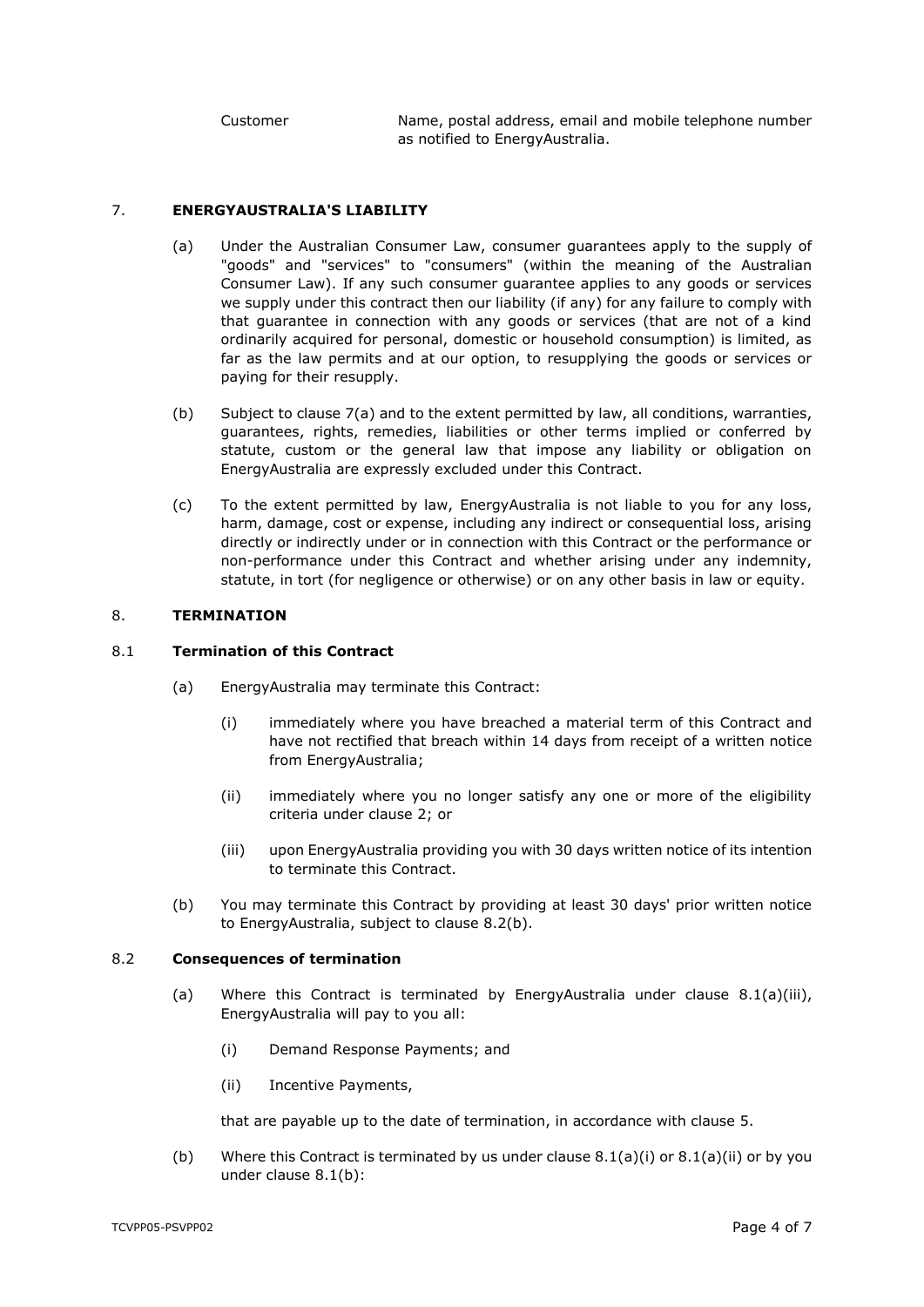- (i) EnergyAustralia shall pay to you all Demand Response Payments that are payable up to the date of termination, in accordance with clause [5.1;](#page-1-2) and
- (ii) you shall reimburse EnergyAustralia for the pro rata amount of the Incentive Payments paid by EnergyAustralia to you up to the date of termination, in accordance with clause [5.2\(c\).](#page-2-4)

### <span id="page-4-0"></span>9. **YOUR PRIVACY**

- (a) You consent to us using, collecting, disclosing and transferring your personal information and sending you information in accordance with our Privacy Policy, available at energyaustralia.com.au/privacy, as amended from time to time. This may include using your personal information in order to sell, deliver and market energy to you and for customer analysis purposes. We may also provide you with information on other products and services available to our customers. Personal information is shared within our group of companies and disclosed to other service providers, including credit reporting bureaus, to the extent required to undertake these activities. Some of those companies and service providers may be located overseas. For further information, please see the "How do we use your information?" section of our Privacy Policy.
- (b) Subject to this clause [9](#page-4-0) and our Privacy Policy, you consent to an EnergyAustralia third party service provider contacting you about participating in a study and/or research project, which may include an in-depth insights session with other EnergyAustralia retail electricity customers.

#### 10. **GST**

- (a) Words defined in the GST Law have the same meaning in this clause, unless the context makes it clear that a different meaning is intended.
- (b) The Demand Response Payments or any other consideration under this Contract includes any GST payable on that supply, and EnergyAustralia is responsible for payment of that GST.
- (c) EnergyAustralia must, within 20 business days of request from you, issue a tax invoice (or an adjustment note) to you for any supply under or in connection with this Contract.

#### 11. **GENERAL**

- (a) This Contract is governed by the laws of the State of Victoria and you agree to submit to the non-exclusive jurisdiction of the courts in that State.
- (b) This Contract contains the entire agreement between the parties about its subject matter. Any previous understanding, agreement, representation or warranty relating to that subject matter is replaced by this Contract and has no further effect.
- (c) This Contract may not be varied except in writing signed by a duly authorised representative of each of the parties.
- (d) This Contract may consist of a number of counterparts each signed by one or more parties to this Contract. When taken together, the signed counterparts are treated as making up the one document.
- (e) Any provision of this document which is unenforceable or partly unenforceable is, where possible, to be severed to the extent necessary to make this Contract enforceable, unless this would materially change the intended effect of this Contract.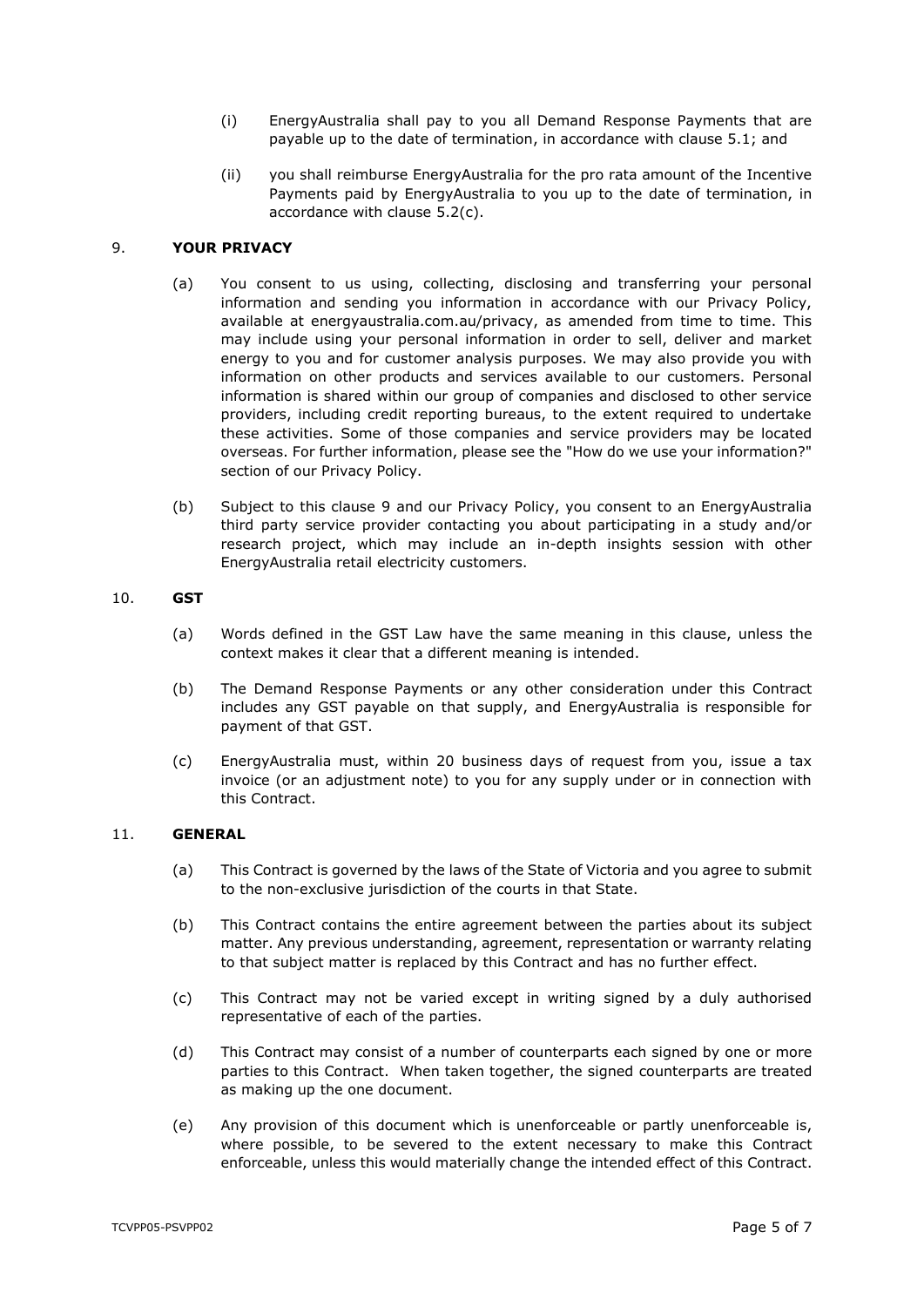- (f) Each party must pay its own expenses incurred in negotiating and executing this Contract.
- (g) If there is any inconsistency between the Terms and Conditions and the Product Schedule, then the Product Schedule will prevail to the extent of the inconsistency.

#### 12. **DEFINITIONS**

The following definitions apply in this document.

**Australian Consumer Law** means the Australian Consumer Law set out in Schedule 2 of the *Competition and Consumer Act 2010* (Cth).

**Authorisation** means any consent, authorisation, accreditation, registration, filing, recording, agreement, notarisation, nomination, certificate, permission, licence, approval, permit, authority, exemption, ruling or statutorily required policy of insurance and any renewal or variation of any of them.

**Business Day** means a day other than a Saturday or Sunday when the banks in Melbourne are open for business.

#### **Commencement Date** means:

- (a) where you have purchased a new Redback Product from EnergyAustralia Home Services Pty Ltd (ABN 43 095 759 881) or a member of the EAPN at the same time as entering into this Contract, the date that we receive confirmation from the Redback Product installer that your Redback Product is commissioned; or
- (b) where you have an existing Redback Product installed and commissioned at your Premises, the date that you sign this Contract.

**Contract** means this contract, including the Terms and Conditions and Product Schedule.

**Demand Response Event** has the meaning set out in item [3\(a\)](#page-7-0) of the Product Schedule.

**Demand Response Payment** has the meaning given in clause [5.1\(a\).](#page-1-3)

**Demand Response Program** means the demand response program described in item [1](#page-7-1) of the Product Schedule.

**EnergyAustralia Partner Network** or **EAPN** refers to the businesses authorised by EnergyAustralia to sell products that have been accredited by EnergyAustralia (including Redback Products).

**Expiry Date** means 3 years from the Commencement Date.

**GST** has the meaning given in the GST Law.

**GST Law** means the *A New Tax System (Goods and Services Tax) Act 1999* (Cth).

**Incentive Payment** has the meaning given in clause [5.2\(a\).](#page-1-4)

**Installation Contract** means the separate contract between you and EnergyAustralia Home Services Pty Ltd (ABN 43 095 759 881) for the purchase and installation of the Redback Product at the Premises, which includes the Standard Installation Terms and Conditions and the Installation Quote; or the separate contract between you and a member of the EAPN for the purchase and installation of the Redback Product at the Premises.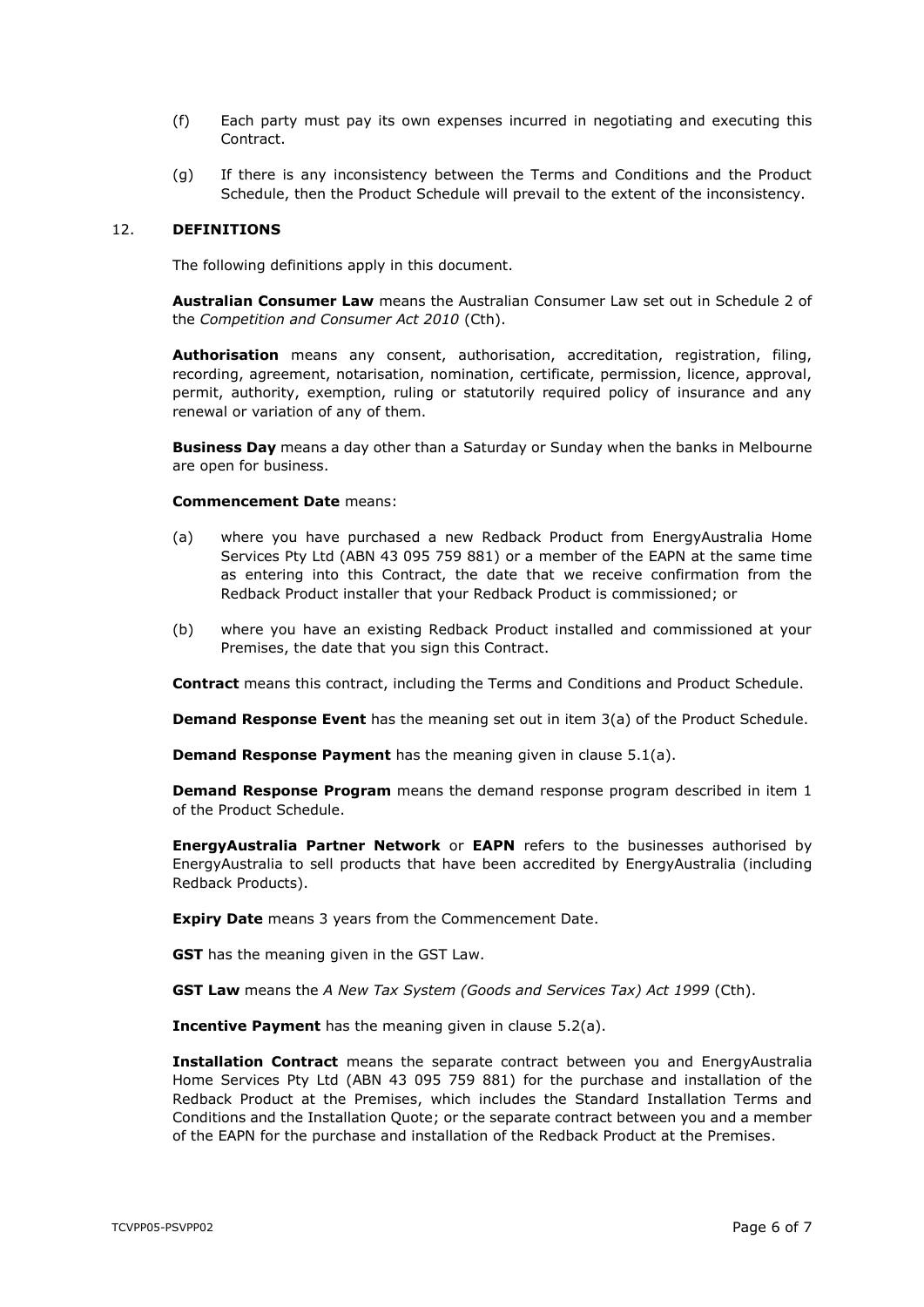**Installation Instructions** means the installation instructions provided to you by EnergyAustralia or the installer of your Redback Product.

**Installation Quote** means the quote and details provided by EnergyAustralia Home Services Pty Ltd (ABN 43 095 759 881) to you in relation to the Redback Product.

**NEM** means the National Electricity Market.

**Owner's Guide** means the owner's quide provided to you by EnergyAustralia or the installer of your Redback Product.

**Premises** means the address where your Redback Product is installed and commissioned as specified in the Installation Quote.

**Product Schedule** means the "Product Schedule" that forms part of the Contract.

**Redback Product** means the Redback Smart Hybrid Inverter with compatible battery storage.

**Scheduled Request** means a period of time for which:

- (a) low electricity supply is forecast (by EnergyAustralia or the Australian Energy Market Operator);
- (b) NEM security and reliability is at risk;
- (c) electricity network congestion is anticipated to occur; or
- (d) EnergyAustralia is conducting a test of the Demand Response Program,
- in the region in which the Premises is located.

**SMS** means short message service via electronic text message.

**Standard Installation Terms and Conditions** means the document titled "Standard Terms and Conditions" which sets out the terms and conditions on which you agree to purchase, and EnergyAustralia Home Services Pty Ltd (ABN 43 095 759 881) agrees to install, the Redback Product.

**Term** has the meaning given in clause [1\(a\).](#page-0-2)

**Terms and Conditions** means these terms and conditions that form part of the Contract.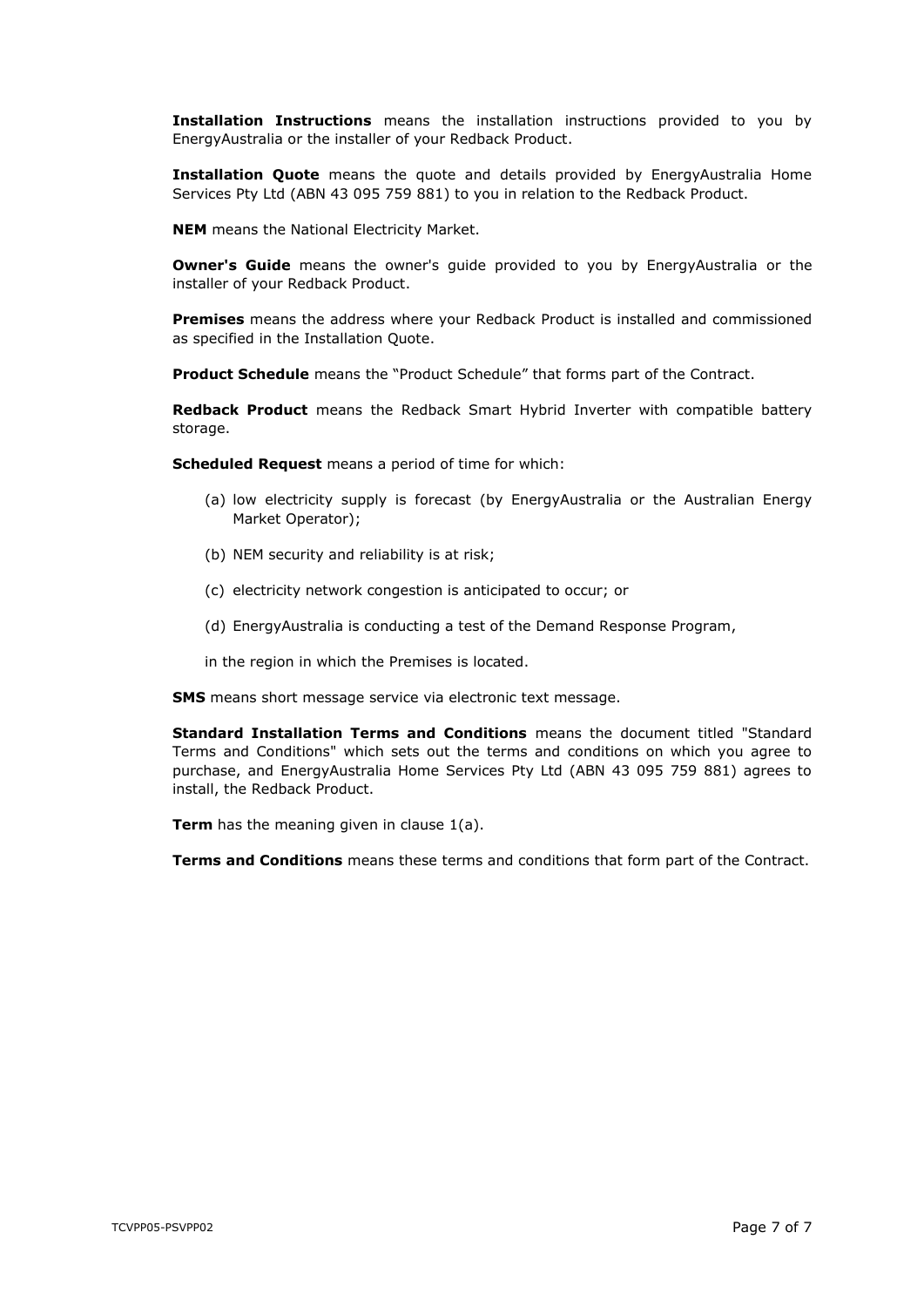# Product Schedule

## Demand Response Program

## <span id="page-7-1"></span>**1. Demand Response Program**

The Demand Response Program is a program offered by EnergyAustralia to eligible residential customers in Victoria, South Australia and New South Wales with a Redback Product installed and commissioned at their Premises. Under this program, customers allow EnergyAustralia to remotely control and operate their Redback Product to help manage the variability in the power system, and to secure the electricity grid during unforeseen events and in doing so can earn credits on their electricity bill. Customers should not experience any interruption to the electricity supply at their Premises as a result of their participation in this Demand Response Program.

#### **2. Application of this Schedule**

This Schedule only applies where the following conditions have been met:

- (a) you satisfy the eligibility criteria in clause [2](#page-0-1) of the Terms and Conditions;
- (b) the Redback Product has been installed and commissioned at the Premises; and
- (c) you have access to SMS and email necessary to receive notifications from EnergyAustralia and you consent to receiving notifications which do not include an unsubscribe facility.

#### <span id="page-7-0"></span>**3. Electronic Activation of Demand Response**

- (a) At any time during the Term, EnergyAustralia may activate a demand response event by operating the Redback Product located at the Premises in any number of ways (at the sole discretion of EnergyAustralia), which may include:
	- (i) operating the Redback Product so as to charge the Redback Product's battery storage system directly from the local distribution network, and then discharge the energy held in the Redback Product's battery storage system into the local distribution network at the time of a Scheduled Request;
	- (ii) operating the Redback Product at the time of a Scheduled Request so as to discharge the energy held in the Redback Product's battery storage system into the local distribution network; and
	- (iii) any other operation of the Redback Product in relation to a Scheduled Request,

#### each a **Demand Response Event**.

(b) You will be paid the Demand Response Payment for each Demand Response Event.

#### **4. Notifications**

From time to time we may (but are not obliged to) send you SMS or email notifications in relation to our provision of the Demand Response Program to you including in relation to Demand Response Events.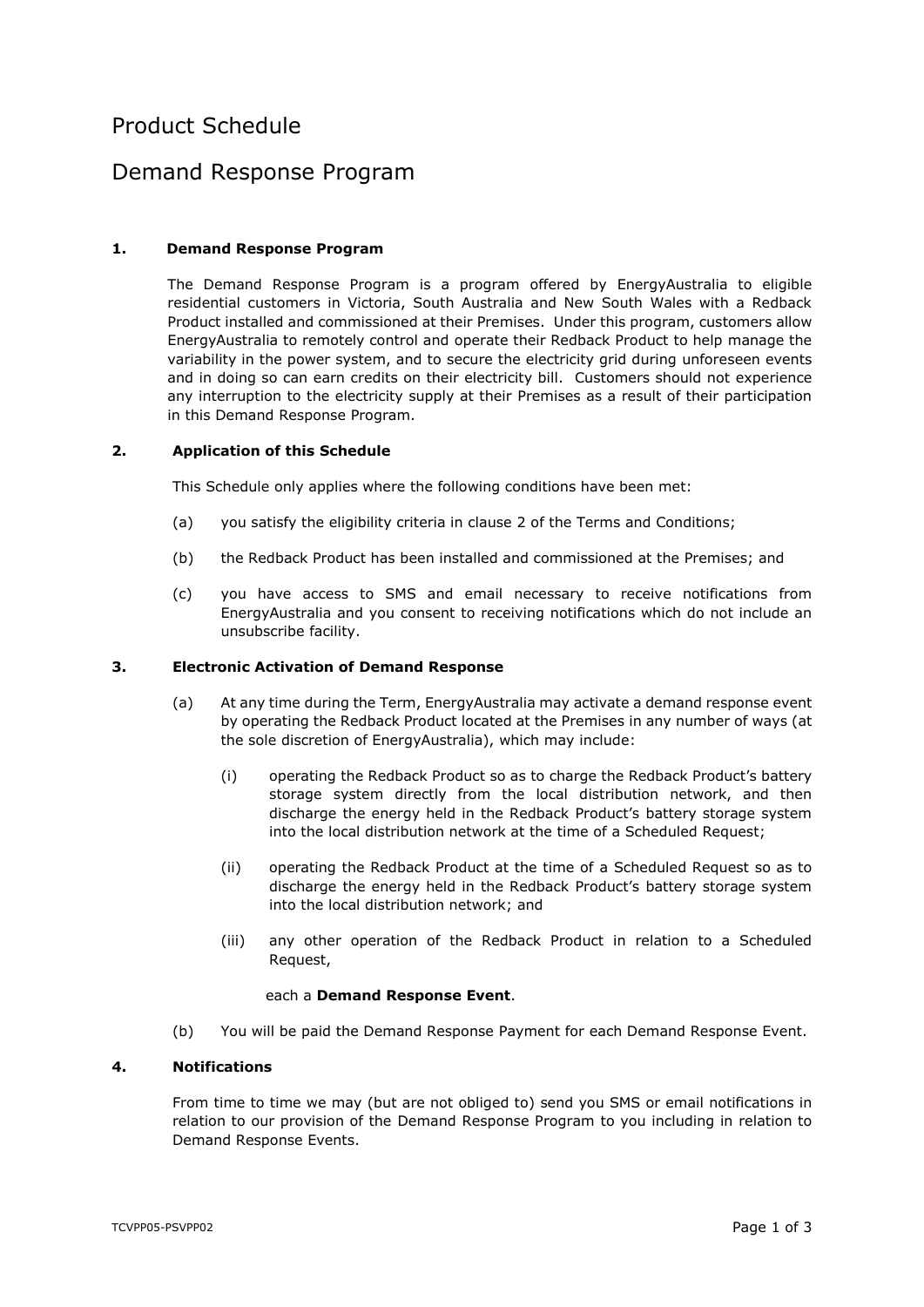## **5. Your Obligations**

- (a) You agree not to override any signals being sent or received from the Redback Product by EnergyAustralia during any Demand Response Event.
- (b) You must not authorise anyone other than EnergyAustralia to control the Redback Product.
- (c) You acknowledge and agree that you have not, and will not during the Term of this Contract participate in any other demand response program (whether or not it is the same or similar to this Demand Response Program) offered by us or a third party in relation to the Premises without our prior written consent.
- (d) You agree to maintain the Redback Product in accordance with the Owner's Guide and Installation Instructions.
- (e) You must not and must not allow any other person to move, remove, tamper with, disable, displace or damage the Redback Product, unless otherwise authorised in writing by EnergyAustralia to you. If you fail to comply with those requirements, then you will not be entitled to the Incentive Payments (as applicable), and you shall reimburse EnergyAustralia for the pro rata amount of the Incentive Payments paid to you as a credit under clause  $5.2(b)(i)$  or  $5.2(b)(ii)(2)$  $5.2(b)(ii)(2)$  or  $5.2(b)(iii)$ , or applied as a discount under clause [5.2\(b\)\(ii\)](#page-2-2)[\(1\)](#page-2-3) of the Terms and Conditions.
- (f) You acknowledge and agree that the Redback Product may not be sold, transferred or assigned to any other person, without EnergyAustralia's prior written consent (such consent not to be unreasonably withheld), subject to the following:
	- (i) EnergyAustralia may provide such consent on any terms and conditions it deems reasonable and necessary in the circumstances, including that any new owner, assignee or transferee meet geographic or other eligibility criteria and the new owner, assignee or transferee enter into a document (in a form provided by EnergyAustralia) accepting the terms of this Contract;
	- (ii) you agree to compensate EnergyAustralia's reasonable costs of obtaining such consent;
	- (iii) you will be responsible for the cost of any works required to repair, move or replace the Redback Product; and
	- (iv) if EnergyAustralia's consent is not obtained, you will be deemed to have elected to terminate this Contract under clause [8.1\(b\)](#page-3-1) of the Terms and Conditions from completion of the sale, transfer or assignment and you shall reimburse EnergyAustralia for the pro rata amount of the Incentive Payments paid by EnergyAustralia to you up to the date of termination, in accordance with clause [5.2\(c\)](#page-2-4) of the Terms and Conditions.

#### **6. Authorisations**

You must do all things that EnergyAustralia may reasonably require for it to obtain and maintain all necessary Authorisations to enable it to exercise its rights under this Contract, including, without limitation, the provision of information and any written consent, and the execution of documentation within a reasonable time.

### **7. Revenue and costs during Demand Response Events**

(a) You acknowledge and agree that other than the Demand Response Payments and Incentive Payments payable to you under clause [5](#page-1-0) of this Contract, you are not entitled to any further compensation or payment in relation to this Contract, your